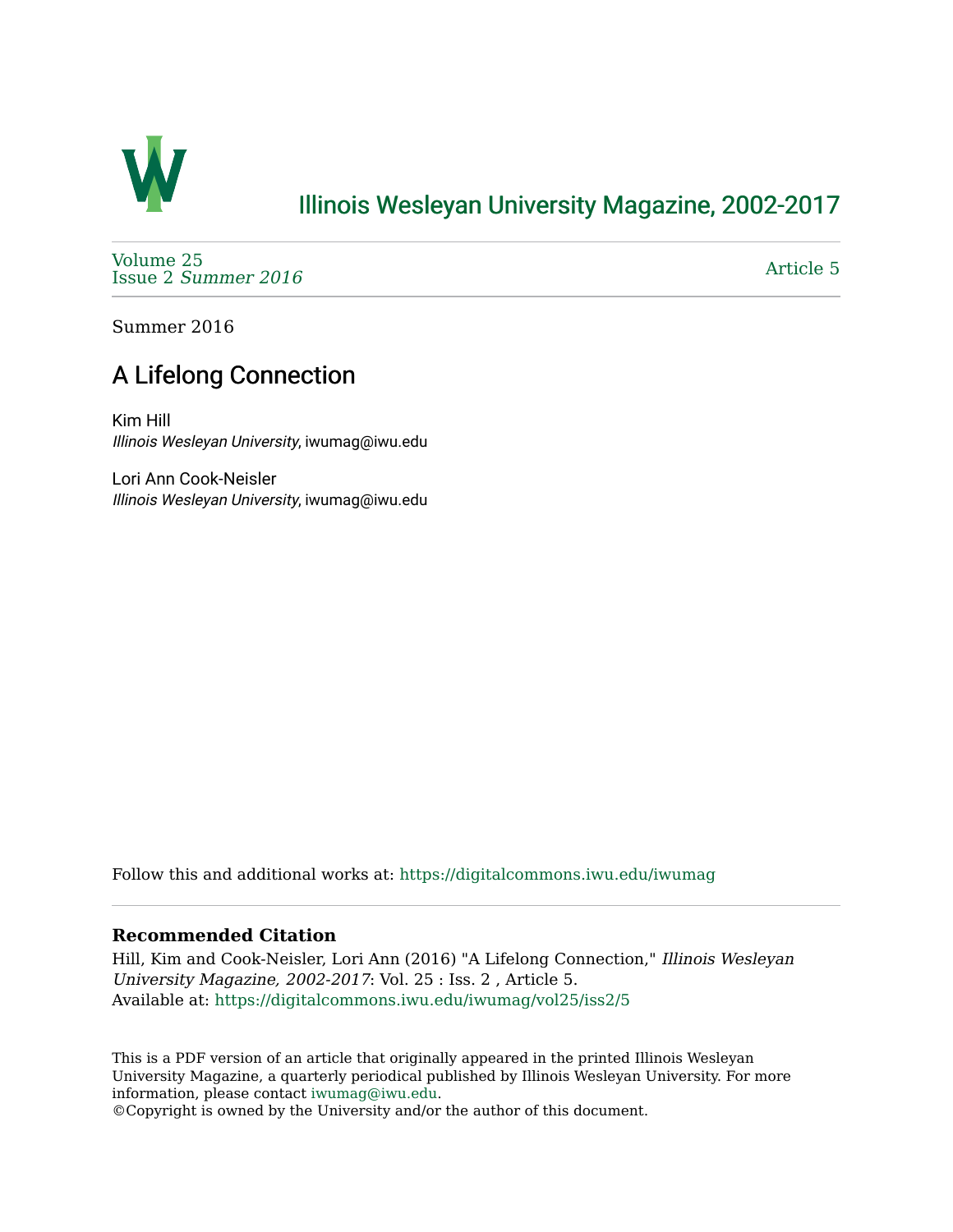# A Lifelong Connection

To build new bridges between Titan alumni and students, Elly Jones '91 takes inspiration from her own college experience.

### **Story by KIM HILL Portrait photo by LORI ANN COOK-NEISLER**

One of Elly (Shreffler) Jones' favorite IWU memories is Homecoming of her senior year. As chair of the Homecoming committee, Jones '91 watched Titans from all corners of campus — fraternities, sororities, student athletes, residence hall leaders — gather in celebration with each other and with alumni.

"It was so exciting to see students and alumni come together to celebrate," Jones recalls.

Jones wants to see more of those student– alumni connections as she leads the Alumni Association for the next two years. As president of the [Alumni Association's](http://www.titanpride.org/s/653/index.aspx?sid=653&gid=1&pgid=2056) Board of Directors (AABD), Jones says one of the board's strategic priorities will be strengthening relationships between alumni and students.

"As a board we've always worked with students, but I see our role as further exploring ways we can give back to them through mentoring, internships, job opportunities or in other ways," she says. "We want to support them"

To that end, Jones convened an informal "factfinding" task force of 10 students to determine what students want from alumni and how students want to communicate with them.



Elly (Shreffler) Jones '91

"They were very forthright about what appealed to them," Jones says. Want to get students to come to events? Let them know about them via the instant messaging mobile application Snapchat.Students want more networking with alums, but they want it to be organic, such as connecting people around a common interest. Claudia Brogan '77 and Jones will assist Student Senate President Lane Bennett '18 and the AABD in this effort.

Jones also wants more alumni involved in those connections, with each other and with students.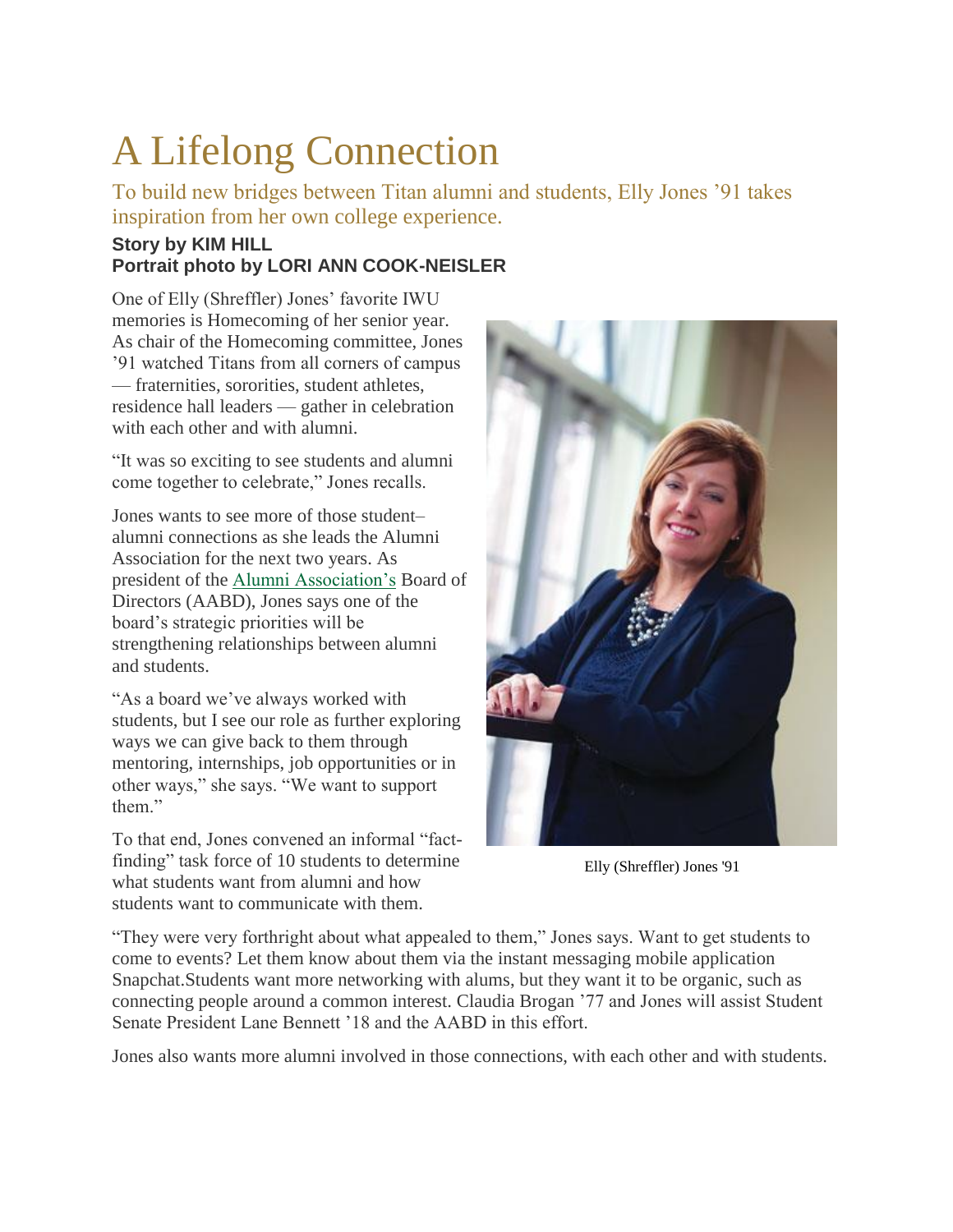"My hope is that alums will remember what it was like to be 21 years old, looking for a job or applying for graduate school," she says. "What I tell alums is this: When you were that age, wouldn't it have been great to have an alum say, 'Let's talk about your situation. What I can do to help?"

Personal connections such as these are what drew Jones to Illinois Wesleyan. Growing up near Kankakee, she'd heard her older sister talk about the 300 to 400 students in a general education class at her large state university. That off-hand comment affected Jones deeply. "I didn't want to be a number," she recalls. "I wanted my professors to know who I was. That really mattered to me."

She entered IWU on a theatre scholarship, but after the first year, playing a part felt more like going to work. The joy she'd felt on stage in high school was gone. Changing her major to psychology meant giving up her theatre scholarship, but a work-study job, a different scholarship, parental support and a loan took care of her fees.

Her work-study job in the Career Center turned out to be fortuitous for several reasons. At times she found herself advising fellow students on career paths; she'd use those same skills for herself as graduation approached. Ann Harding, who was then the assistant director of the Career Center, recommended that Jones secure an internship. Jones obtained not only one, but two one at IBM and the other at State Farm. After graduation Jones worked for IBM before joining State Farm in 1992 as a Fire Claim Representative in Phoenix, where she met her husband, Brian, another State Farm employee. Their family includes their daughter, Elise, who is now 14.

Living in the Southwest for many years, Jones reconnected to Illinois Wesleyan through the annual Phoenix Connections event. Then, about nine years ago, Harding (who was then director of Alumni Relations) asked Jones if she would join the newly launched [Council for IWU](http://www.titanpride.org/s/653/index.aspx?sid=653&gid=1&pgid=1254)  [Women.](http://www.titanpride.org/s/653/index.aspx?sid=653&gid=1&pgid=1254) Jones subsequently led the council as president. The Council for IWU Women president is also an auxiliary member of the Alumni Association Board of Directors, where she's served for the past eight years.



Attending the 2016 Council for IWU Women summit were Alumni Association Board members, from left, Molly Rollings '99, Elly Jones, Ade Olayinka '11, Rachel Paturi '13, Debra Burt-Frazier '75 and Carol Liske '77.

She says she's drawn to "give back to the campus that gave so much to me" for two pivotal reasons, one joyful and one stressful. The joyful episode was the 1991 Homecoming she'd worked so hard as a student leader to make successful. As is so often the case, the root cause of the stressful situation was money.

In her senior year, Jones ran short of funds for tuition. Twenty-five years after the fact, she vividly recalls sitting in the Financial Aid office while a staff member designed a plan to cover the gap. "I wouldn't have been able to